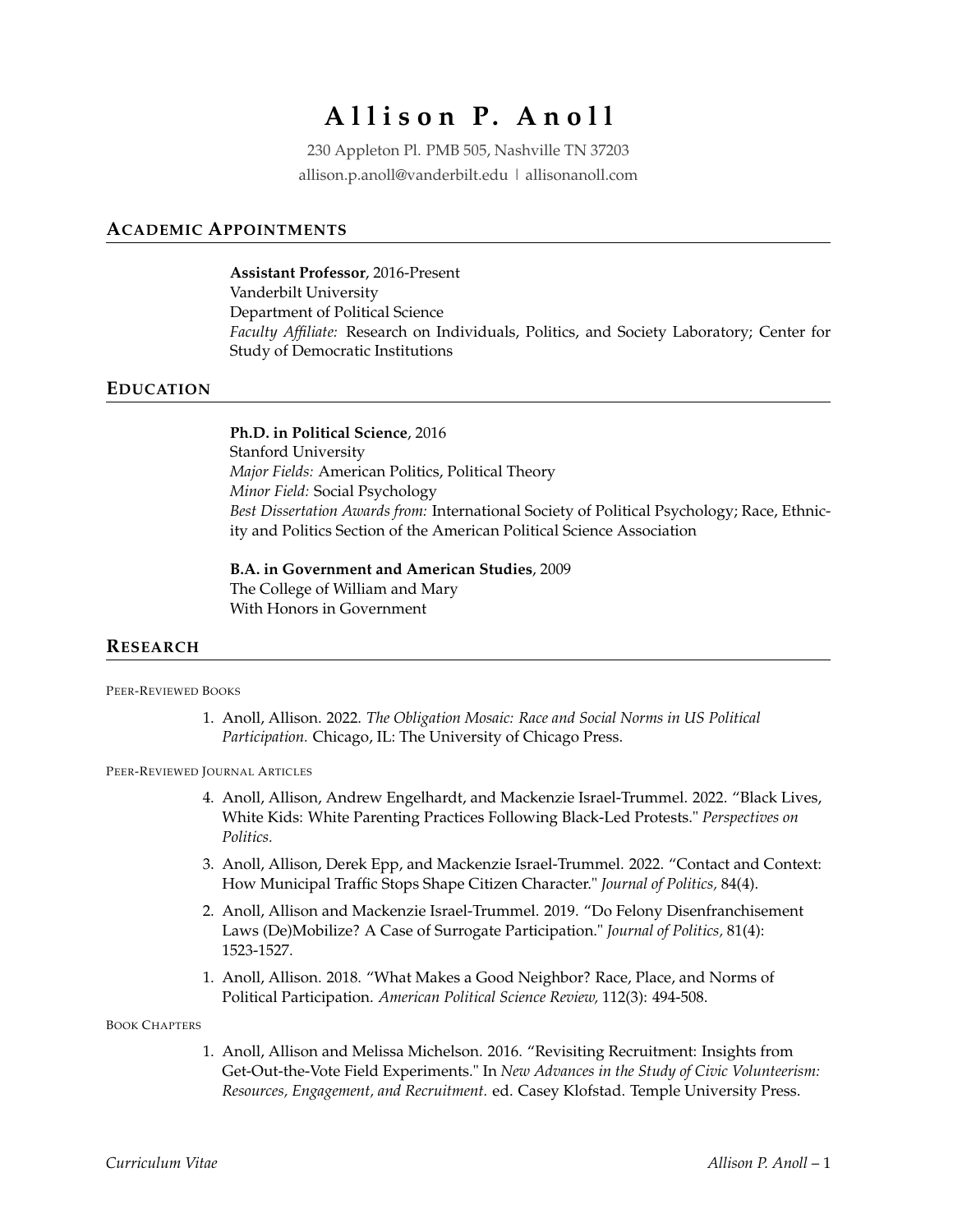IN PREPARATION

- Anoll, Allison, and Andrew Engelhardt. "A Drop in the Ocean: How Priors Anchor Attitudes Toward the American Carceral State." *Under review.*
- Anoll, Allison, Lauren Davenport, and Rachel Lienesch. "Racial Context(s) in American Political Behavior." *Under review.*
- Anoll, Allison, Andrew Engelhardt, and Mackenzie Israel-Trummel. "From Protest to Parenting: How Black Lives Matter Shaped White Race Socialization." *Presented: MPSA 2022.*
- Anoll, Allison, Cindy Kam, and Colette Marcellin. "Race Construction and Discussion of Disease." *Planned presentation: APSA 2022*
- Anoll, Allison, Andrew Engelhardt, and Mackenzie Israel-Trummel. *Raising the Future: Race and the Politics of Child-rearing. Book project in progress.*

# **CONFERENCES AND INVITED TALKS**

| <b>INTERNAT. CONF.</b> | International Society of Political Psychology Annual Meeting, 2021, 2019                                                                                                                                                                                                                                                                                                                                                                            |
|------------------------|-----------------------------------------------------------------------------------------------------------------------------------------------------------------------------------------------------------------------------------------------------------------------------------------------------------------------------------------------------------------------------------------------------------------------------------------------------|
| <b>NATIONAL CONF.</b>  | The Midwest Political Science Association Annual Meeting, 2022, 2018, 2014, 2009;<br>The American Political Science Association Annual Meeting, 2022 (planned), 2021,<br>2018, 2017, 2016, 2015, 2014                                                                                                                                                                                                                                               |
| REGIONAL CONF.         | Southern Political Psychology Workshop, University of Georgia, March 2019; Center<br>for the Study of American Politics (CSAP) Conference, Yale University, June 2018;<br>The Politics of Race, Immigration, and Ethnicity Consortium Meeting, 2014                                                                                                                                                                                                 |
| <b>INVITED TALKS</b>   | 2022: UNC Chapel Hill (planned). 2021: University of Pittsburg. 2020: Stanford<br>University. 2019: University of Michigan, Ann Arbor; University of Tennessee,<br>Knoxville; University of Texas, Austin; New York University. 2018: University of<br>California, Berkeley; University of Chicago. 2015: Harvard University; Univer-<br>sity of Rochester; Vanderbilt University; Florida State University; Carleton College;<br>Williams College. |

## **FELLOWSHIPS, GRANTS, & AWARDS**

| $2018 - 2021$ | Cornelius Vanderbilt Dean's Faculty Fellow<br>School of Arts and Sciences, Vanderbilt University                          |
|---------------|---------------------------------------------------------------------------------------------------------------------------|
| 2019          | Robert H. Birkby Award for Excellence in Undergraduate Teaching<br>Department of Political Science, Vanderbilt University |
| 2019          | Seed Grant<br>Center on Democracy and Organizing; \$5,000 awarded in conjunction with Inspire2Vote                        |
| 2019          | Summer Institute Fellow<br>Center on Democracy and Organizing at the University of California, Berkeley                   |
| 2018          | Faculty Partner of the Year Award<br>Office of Housing and Residential Education, Vanderbilt University                   |
| 2017          | <b>Best Dissertation Award</b><br>International Society of Political Psychology                                           |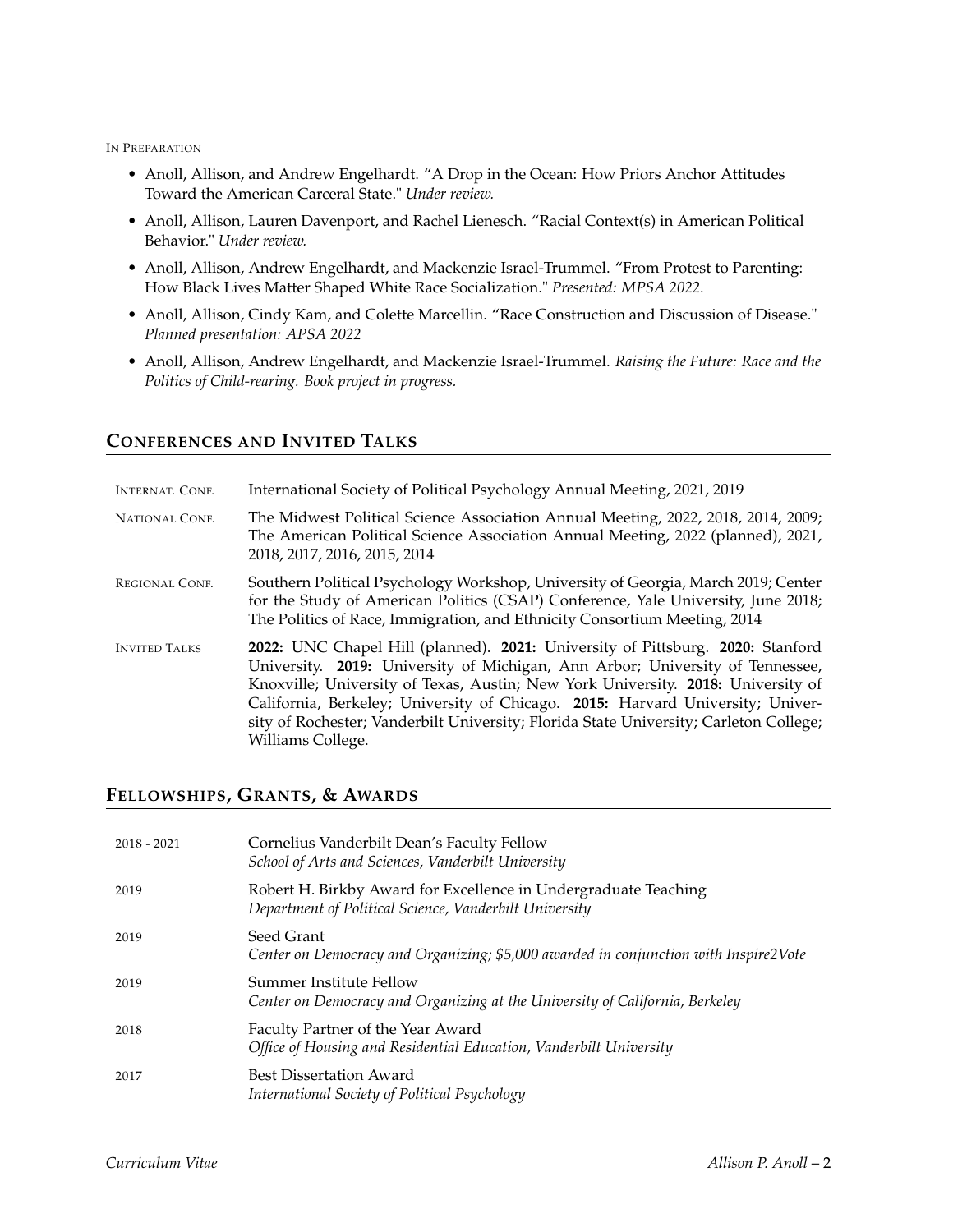| 2017          | <b>Best Dissertation Award</b><br>Race, Ethnicity, and Politics Organized Section, American Political Science Association                                                                                                                                                          |
|---------------|------------------------------------------------------------------------------------------------------------------------------------------------------------------------------------------------------------------------------------------------------------------------------------|
| $2015 - 2016$ | Dissertation Fellowship<br>Institute for Research in the Social Sciences (IRiSS), Stanford University                                                                                                                                                                              |
| $2014 - 2016$ | Diversifying Academia, Recruiting Excellence Graduate Fellowship<br>The Office of the Vice Provost for Graduate Education, Stanford University                                                                                                                                     |
| 2014          | Graduate Research Opportunity Grant<br>School of Humanities and Sciences, Stanford University, \$4,650                                                                                                                                                                             |
| 2014          | Diversity Dissertation Research Grant<br>The Office of the Vice Provost for Graduate Education, Stanford University, \$2,642                                                                                                                                                       |
| 2014          | Centennial Teaching Assistant Award<br>Recognizes outstanding teaching assistants in the Schools of Humanities and Sciences,<br>Earth Sciences, and Engineering, Stanford University                                                                                               |
| $2013 - 2014$ | Graduate Public Service Fellowship<br>Haas Center for Public Service, Stanford University                                                                                                                                                                                          |
| $2011 - 2014$ | Stanford Interdisciplinary Graduate Fellowship<br>The Office of the Vice Provost for Graduate Education, Stanford University                                                                                                                                                       |
| 2009          | Shelby Award for American Studies<br>Presented to one graduating American Studies major who best exemplifies the spirit of<br>American Studies, The College of William & Mary                                                                                                      |
| 2009          | <b>Tradition of Service Award</b><br>Presented to one graduating senior who addressed community issues through individual<br>and organizational initiatives, public service and scholarship through the entirety of his/her<br>undergraduate career, The College of William & Mary |
| 2005-2006     | <b>Sharpe Community Scholar</b><br>The College of William & Mary                                                                                                                                                                                                                   |

# **TEACHING**

LEAD INSTRUCTOR

- **Race and Racism in American Politics**, Graduate course, Vanderbilt University
- **Participation and Representation in US Politics**, Undergraduate course, Vanderbilt University
- **Politics of Police and Prisons**, Undergraduate course, Vanderbilt University
- **Introduction to American Politics**, Undergraduate course, Vanderbilt University
- **Research Design: Race and Policing**, Undergraduate course, Vanderbilt University
- **Research Analytics: Race and Policing**, Undergraduate course, Vanderbilt University
- **American Creed and the American Vote**, Co-taught residents at Hope House Rehabilitation Center, Redwood City
- **Democracy and Punishment**, Co-taught inmates at San Quentin Prison, CA

TEACHING ASSISTANT

- **Teaching and Learning in Higher Education**, Graduate course, Stanford University
- **Topics in Politics and Public Policy**, Undergraduate course, Stanford University
- **Justice**, Undergraduate course, Stanford University